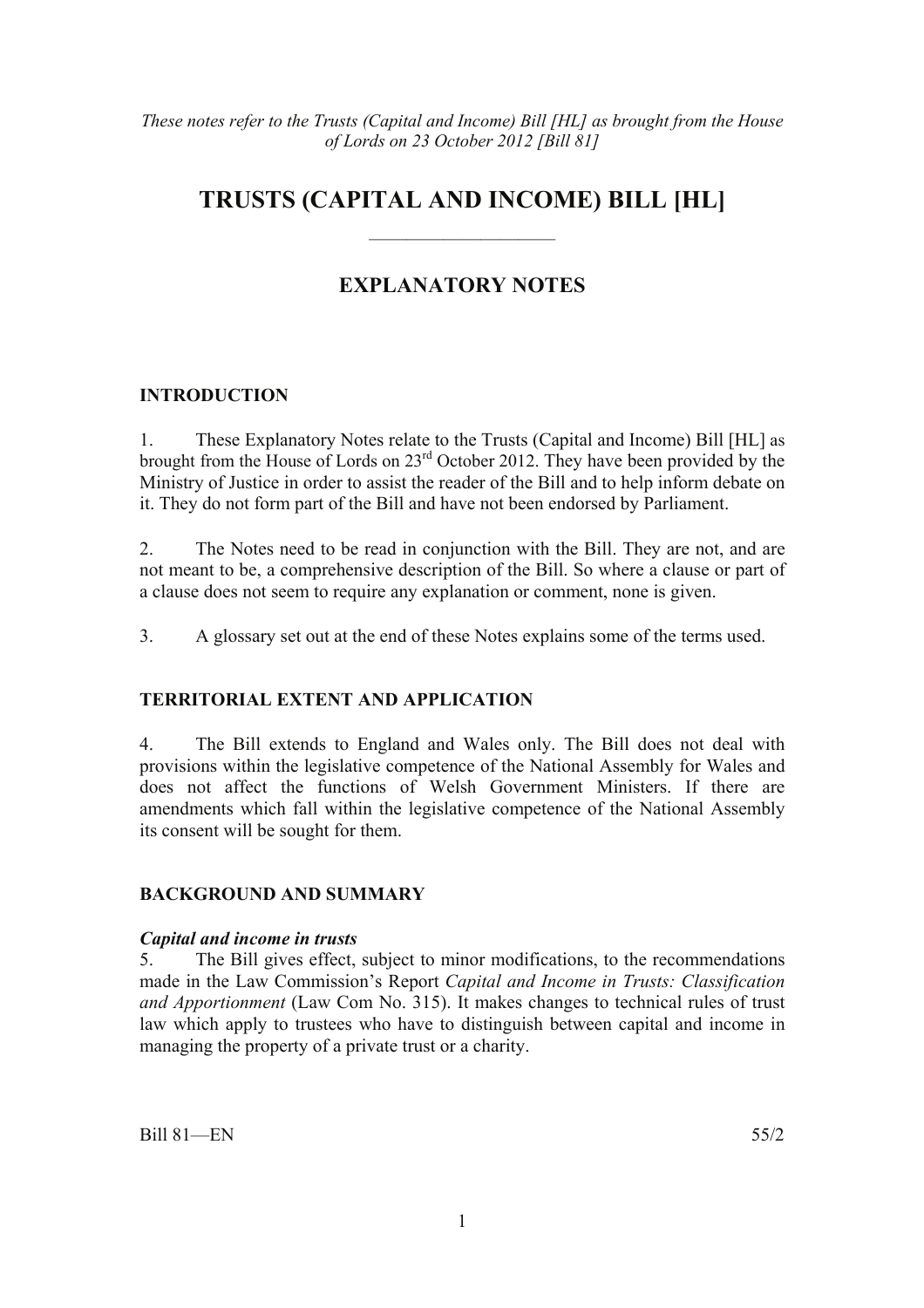6. In this context, capital is trust property that constitutes a pool or fund of assets, and is to be distinguished from the income earned on those assets. The metaphor of a tree and its fruit is illustrative: the "tree" is the capital (such as an office block), and the "fruit" is the income (such as the rent received from renting out the offices). Trustees who manage capital assets and receive income are likely to have to invest to preserve the value of the capital and to produce the required income. In dealing with returns on investment, they may have to distinguish between beneficiaries entitled to receive income and beneficiaries entitled to receive capital. Trustees' powers and duties in relation to investment are governed not only by the terms of the trust itself, but also by the general law: in particular, by the Trustee Act 2000. Under the 2000 Act, trustees are given a general power of investment, but this is subject to duties such as the requirement to exercise reasonable care and skill, and to have regard to standard investment criteria.

7. Under the trust, one class of beneficiaries may be entitled to capital, and another to income. For example, a private trust (the AB Trust) may be established by a person making a gift of investments on trust "for A for life, with remainder to B". The trustees will pay the income arising on the investments to A until A dies, and then transfer the investments to B. A is termed the "life tenant", and B the "remainderman"; such a trust, which shares property and income over time, is termed a trust "for interests in succession".

8. Because of the different entitlements to income and capital, the trustees must distinguish between investment receipts according to their legal classification as income receipts due to A, or capital receipts which must be held for B and can be invested to produce income. They may also need to apply rules of apportionment between capital and income, which can affect the beneficiaries' entitlements; for example, by requiring the trustees to apply some of a capital receipt as though it were income (see paragraphs 11 to 12 below).

9. Similar issues arise in relation to charities with a permanent endowment. A permanent endowment is a protected fund which is subject to restrictions on what may be spent on the charity's purposes. This means that in order to achieve a balance between the charity's current and future purposes, the trustees must select their investments according to the likely form of the return as income or capital; capital receipts must generally be added to and held as part of the permanent endowment fund, and only income receipts can be spent. If that balance is not actually reflected in the returns received, the trustees cannot take a view over the whole return and reallocate capital and income returns – they are constrained by the form the returns actually take. Therefore, they cannot follow the approach to investment taken by many other trustees, who are able to invest with a view to the overall return; selecting investments on the basis of achieving an appropriate balance between risk and return in accordance with the general law governing trustees' investment duties.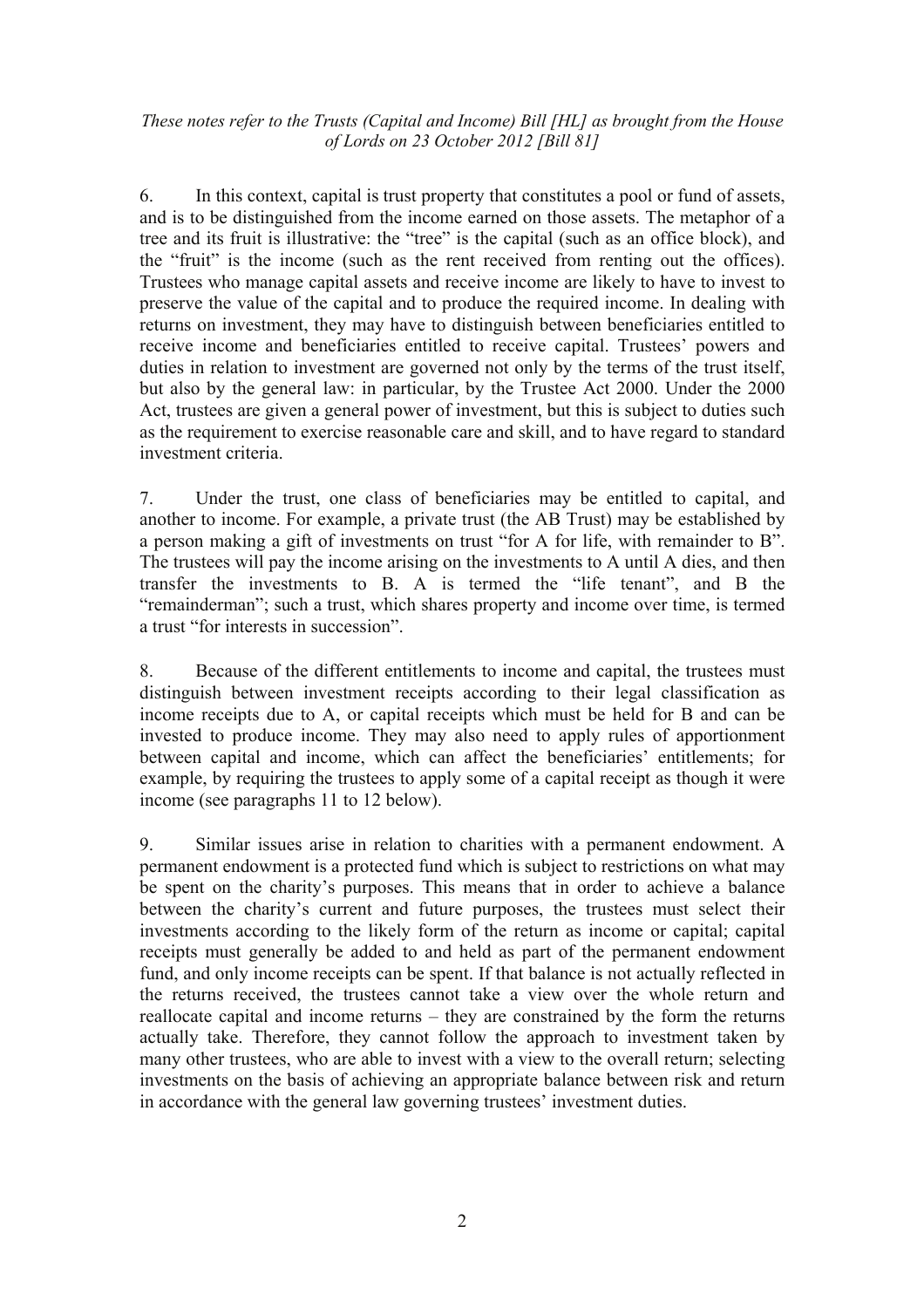- 10. The Bill makes three changes to the current law.
	- It disapplies, for new trusts:
		- − the statutory rule requiring the apportionment of income over time imposed by the Apportionment Act 1870, insofar as it relates to trusts; and
		- − three of the rules of apportionment originating in case law, which require adjustments to be made to the entitlement to income and capital receipts in certain instances.
	- It alters the classification of shares received by trustees by way of investment receipts when the company in which they hold shares undergoes a demerger. Where such shares are currently classified as income, they will be classified as capital.
	- It facilitates total return investment for charities with a permanent endowment; trustees will be able to make a resolution opting for new Charity Commission regulations to apply in place of the investment restrictions that currently prevent total return investment.

#### *The rules of apportionment*

11. As a general principle, trustees must not favour one beneficiary or class of beneficiaries over another in exercising their powers and fulfilling their duties. They have a duty to keep a fair balance between beneficiaries who are entitled to capital, and those who are entitled to income.

12. In the past, that general duty has been considered to require certain returns and outgoings of a trust to be shared in a particular way between capital and income, and in some cases as imposing a duty to sell certain investments, in specific circumstances. These have become known as rules of apportionment. One derives from statute, and the others from case law (and are often known as the "equitable rules of apportionment"). The four rules affected by the Bill can be summarised as follows.

• Section 2 of the Apportionment Act 1870 is the statutory rule of time apportionment. The effect of the section is that income beneficiaries are entitled only to the proportion of income that is deemed to have accrued during their period of entitlement. The trustees must work out how much income is attributable to each beneficiary, on the assumption that the income accrued at a constant rate over the period.

For example, shares are held by the trustees of the AB Trust (see paragraph 7 above); a dividend is declared on 1st February on shares that last yielded a dividend on 1st December. A died on 1st January. Under section 2 of the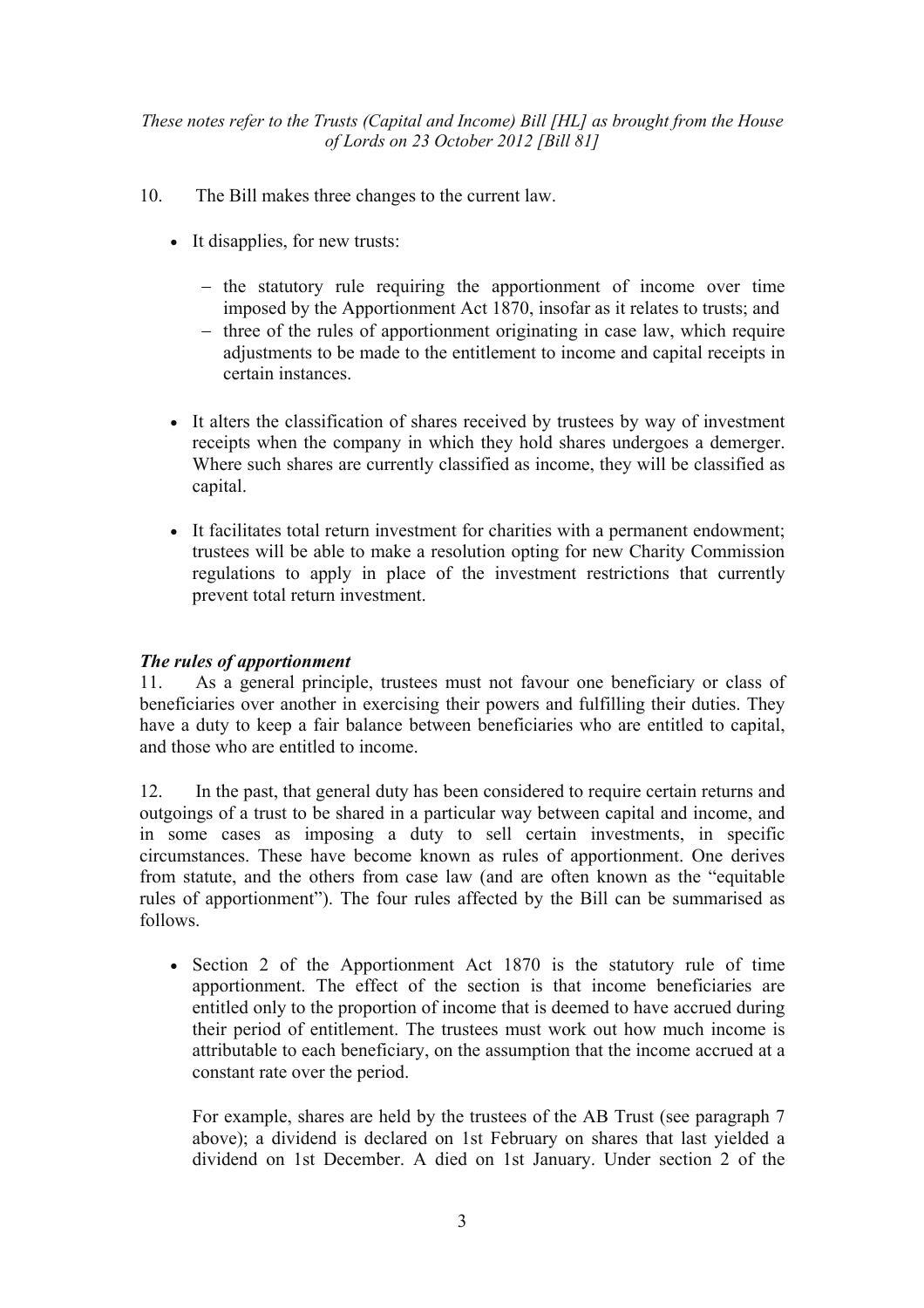Apportionment Act 1870, half the dividend is payable to B and half accrues to A's estate.

- The rule known as the rule in *Howe v Earl of Dartmouth* is divided into two parts.
	- − The first part of the rule creates an implied trust for sale, putting the trustees under an obligation to sell particular investments and reinvest the proceeds (known as a "duty to convert"). Broadly speaking, it applies to trusts for interests in succession created by will or codicil over the testator's residuary estate – that is, so much of the estate as remains after payment of debts, liabilities, legacies and other charges. The rule applies where the trust fund includes personalty (assets other than land) constituting investments which fulfil the following criteria. First, they must be unauthorised investments: the trustees would have no power to invest in them, either under the general law (by which, following the Trustee Act 2000, only a few investments are unauthorised) or by express restrictions in the trust instrument (for example, establishing ethical investment criteria). Secondly, they must be "of a wasting or hazardous nature"; that is, having the potential to prejudice the capital beneficiary over time through a dramatic diminution in value, and to produce an augmented level of return for the income beneficiary.
	- − The second part of the rule applies to trusts for interests in succession where a trust for sale applies (this could be implied under the first part of the rule, or express). It applies more widely than the first part of the rule, as it is not limited to trusts created over residuary estates of testators, and applies to unauthorised investments of a wasting or hazardous nature in leasehold (though not freehold) interests, as well as in personalty (see above). Until the investments are actually sold in accordance with the trustees' obligation under the trust for sale, the life tenant receives a sum calculated by applying a specified rate of interest (traditionally 4 per cent) to the estimated value of the property. This operates to compensate the capital beneficiary for loss pending conversion of trust investments.
- The rule known as the rule in *Re Earl of Chesterfield's Trusts* applies where there is a trust for interests in succession and compensates the income beneficiary for loss of present income from future property held by the trust, where trustees have exercised a power to defer sale. For example, the trust fund of the AB Trust includes property held in reversion, where X is entitled to the income for life. Until X dies, the property will not produce any income for the AB Trust, but the trustees decide to hold onto it until that time. This rule requires that, when the property eventually comes into the trustees' hands, it is treated as though it represents partly arrears of income due to A; therefore, it is apportioned between capital and income.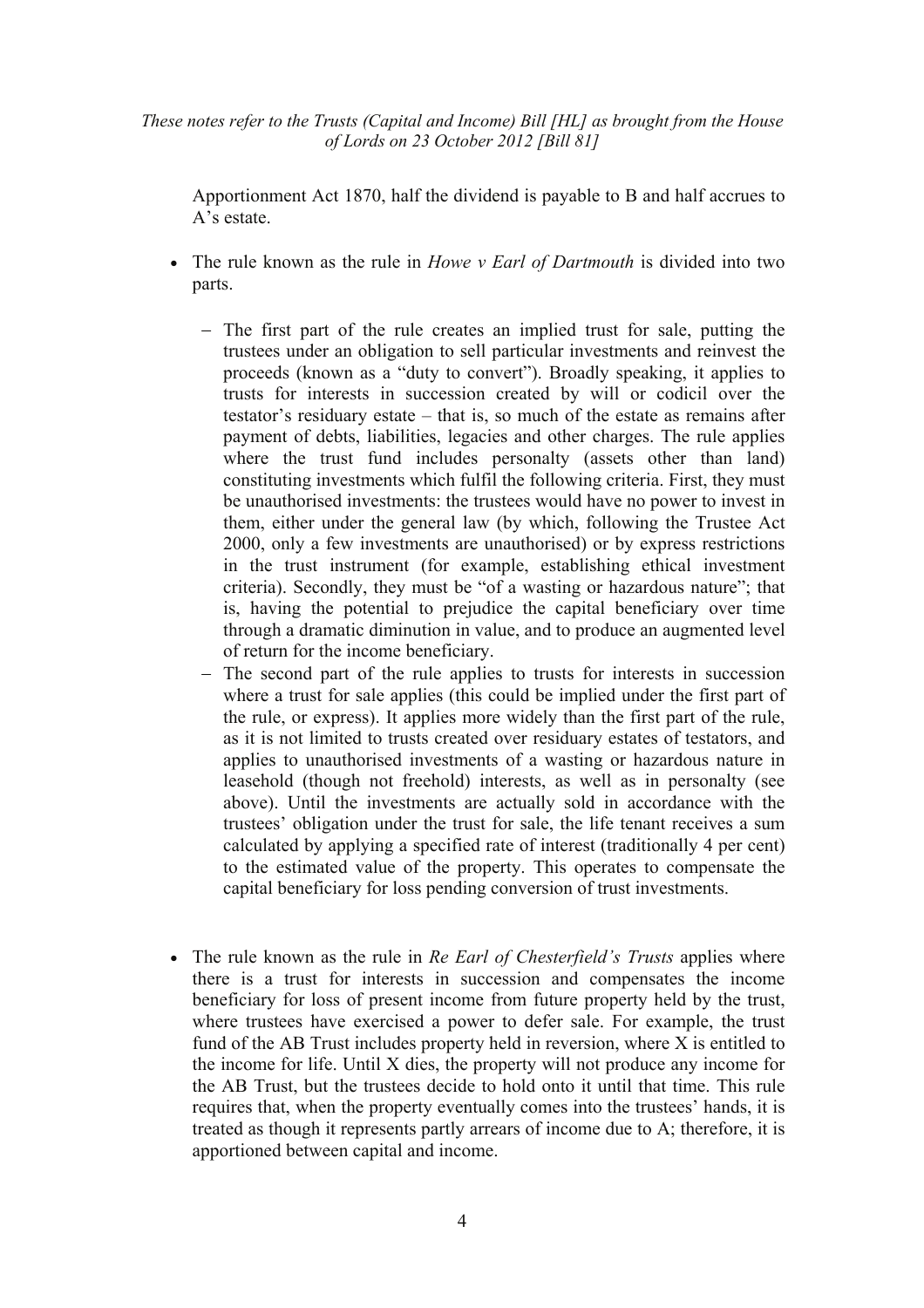• The rule known as the rule in *Allhusen v Whittell* applies where a testator's residuary estate is left on trust for interests in succession. It apportions debts, liabilities, legacies and other charges payable out of the residuary estate between capital and income beneficiaries so that broadly the beneficiaries are put in the same position as if payments had been made at the time of death. This requires the trustees to calculate the net average income of the estate from the date of death to the date of the relevant payment and from this to work out how much of each debt paid is attributable to capital and how much to income. The income beneficiary is then charged with interest at the rate of the net average income on the amount of the payment so that the payment is regarded as being made partly from income and partly from capital.

13. The rules apply to private trusts for interests in succession; the extent to which they apply to charitable trusts is unclear. Professionally drafted trust instruments generally exclude them. In most trusts where they have not been excluded they are either ignored or cause considerable inconvenience by requiring complex calculations generally in relation to very small sums of money.

14. The Bill abolishes the rules for trusts coming into existence after commencement. But settlors and testators who wish any or all of the rules to apply to the trust can make express provision to that effect in the trust instrument.

#### *The classification of shares received in the course of a demerger*

15. The Bill addresses an aspect of the trust law classification of investment receipts from companies as income or capital: the classification of dividends received by trustee shareholders which are distributions made in the course of a corporate demerger.

16. Such demergers can be of two kinds: direct and indirect. In each case Company A transfers part of its business to a new subsidiary company, Company B, and then declares a dividend to its shareholders. In a direct demerger the dividend is satisfied by Company A distributing the share capital of Company B to its own shareholders. In an indirect demerger the shares in Company B are transferred to a separate holding company, Company C. In consideration for this transfer, Company C satisfies Company A's dividend by issuing its own shares to the shareholders of Company A.

17. Pursuant to a decision of the House of Lords, $<sup>1</sup>$  shares distributed in the course</sup> of a direct demerger have to be classified as income. The result of this is that following a company reorganisation by way of a direct demerger, the trust fund's former capital asset – the original shareholding in Company  $A$  – will be effectively split between capital and income to the extent that the value is now represented by

 $\overline{a}$ 

<sup>1</sup> *Bouch v Sproule* (1887) LR 12 App Cas 385.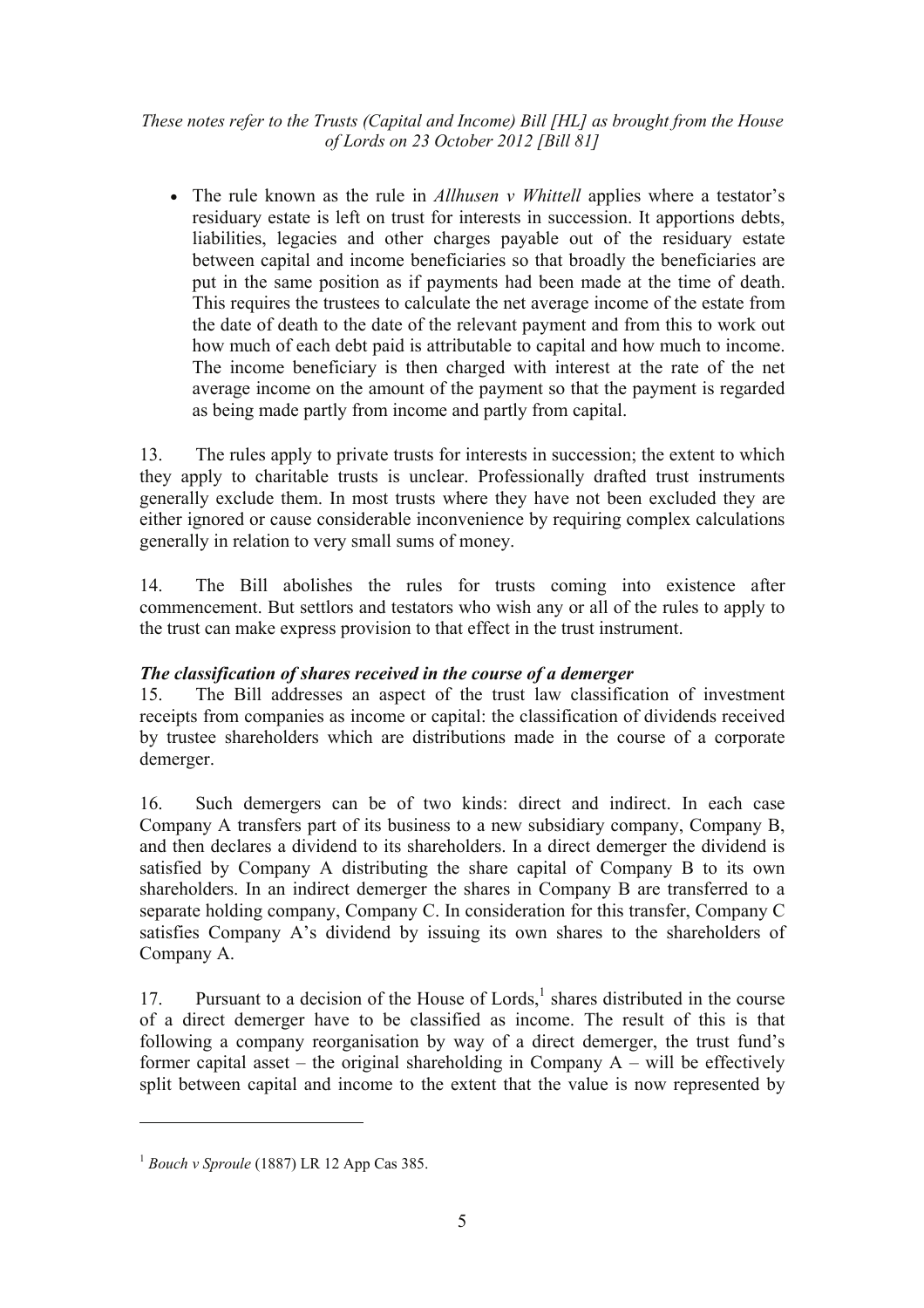shares in Company B. The Company B shares passing to the income beneficiary could represent a substantial percentage of the original shareholding in Company A – far in excess of normal expectations for an income return.

18. However, exceptionally, it was later decided in the High Court that shares distributed in the course of an indirect demerger should be classified as capital.<sup>2</sup> Therefore, in such a case the shares in Company C retain the classification of the original Company A shareholding; the income beneficiary does not receive a portion of that asset merely by virtue of the corporate reorganisation.

19. The Bill provides that the shares distributed in defined direct and indirect demergers will for the future in both cases be treated as capital for the purposes of the trust. This reform affects both private and charitable trusts, whenever created.

20. The new classification of such receipts may, in some circumstances, prejudice the income beneficiary. The Bill provides a power to compensate the income beneficiary by way of a payment from trust capital in these circumstances.

#### *Total return investment for charities*

21. As explained at paragraph 9 above, charities with permanent endowment are ordinarily restricted in their investment decisions, since they must keep separate income available for current use and capital held to produce future income. Because investment returns that trust law classifies as capital cannot be spent on current charitable purposes, trustees of charities with permanent endowment have to pursue an investment strategy which produces sufficient income yet maintains a balance between capital and income returns. A strategy that produced too little income would limit the funds available to provide public benefit (even if a healthy overall profit had been made taking into account capital returns). A strategy that produced too much income would reduce the level of permanent endowment available to produce future income. Trustees must therefore invest with a view to the likely form of the receipt – as income or capital – in an endeavour to ensure that future investment receipts do not favour income or capital disproportionately.

22. By contrast, under a total return investment scheme, trustees invest with a view to optimising the overall investment return, no matter whether that takes the form of capital or income. The trustees then decide how much of that overall return should be allocated to be expended on current charitable purposes and how much should be retained to produce future returns; even if that means spending funds which would be classified as capital, and accumulating (adding to capital) returns classified as income. While in taking those decisions trustees have to balance the need for current expenditure and the need to maintain the long term capital value of the fund, decisions on investment are not influenced by the requirement to generate returns that

 $\overline{a}$ 

<sup>2</sup> *Sinclair v Lee* [1993] Ch 497.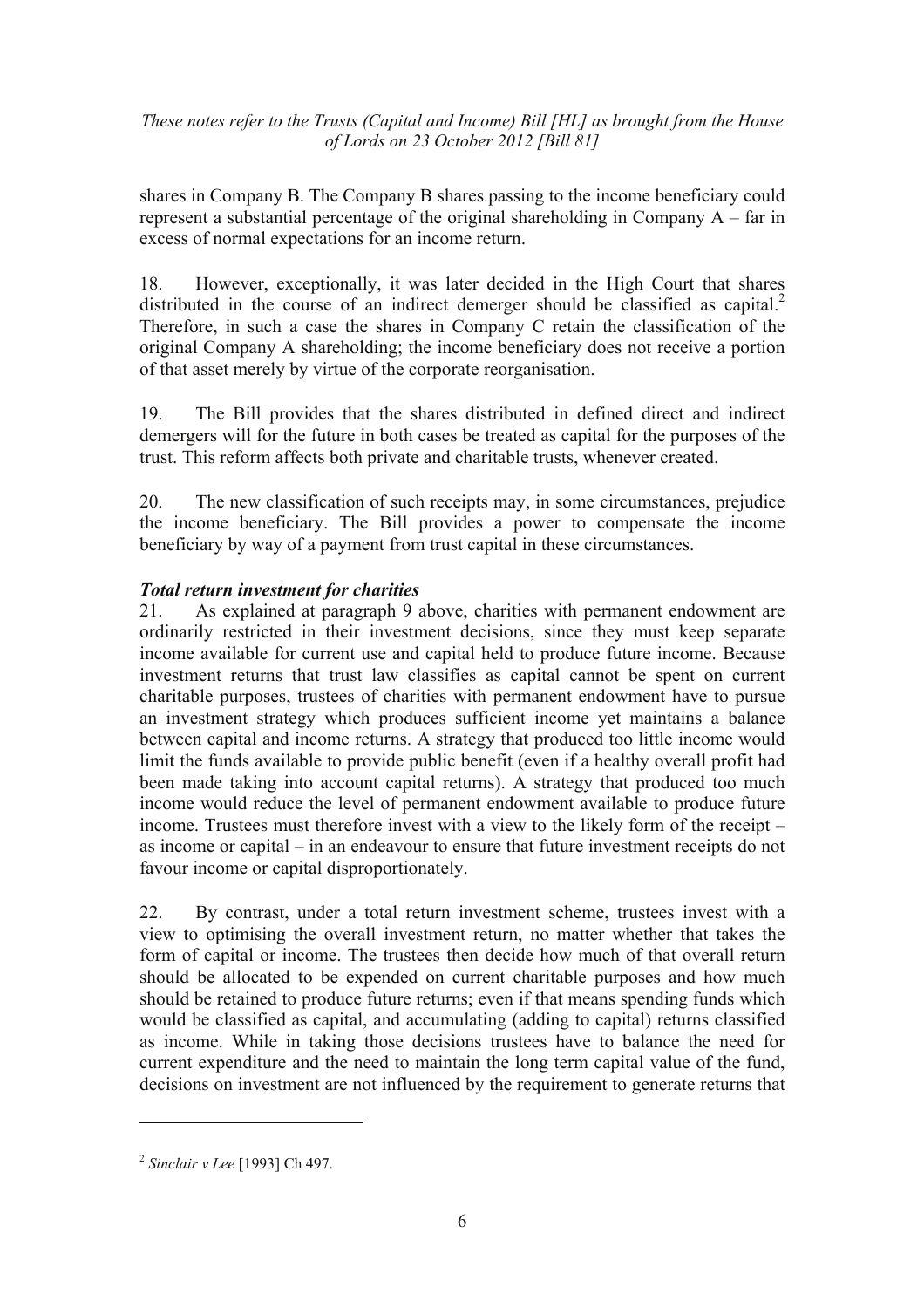take the form of income or capital, as the case may be. The usual considerations when trustees invest – in particular, the need to balance risk and return – still apply.

23. At present, trustees of charities with permanent endowment can only operate total return investment if they apply to the Charity Commission for an order enabling them to do so, in accordance with the Charity Commission's scheme for total return investment set out in its Operational Guidance.<sup>3</sup> The Bill gives the Charity Commission power to make regulations enabling total return investment, and enables trustees of charities with permanent endowment by resolution to operate total return investment in accordance with those regulations, without having to make an application to the Charity Commission for an order.

#### **COMMENTARY ON CLAUSES**

#### **Clause 1: Disapplication of apportionment etc rules**

24. Clause 1 disapplies the specified statutory and equitable rules of apportionment for all trusts created or arising on or after the day on which the clause comes into force: subsection (5). This includes a trust created by will, or arising under the intestacy rules, in relation to a death on or after that day; a trust established by a settlor in his or her lifetime; and a separate trust created by the exercise of a power associated with a trust already in existence. The rules are described at paragraph 12 above.

25. Subsection (1) disapplies the time apportionment rule imposed on trustees by section 2 of the Apportionment Act 1870. The effect is that an income receipt is due to the beneficiary who is entitled to income at the time when it arises. There is no longer any requirement to apportion an income receipt where the entitlement to income has changed during the period over which it accrued.

26. A further effect of subsection (1) is relevant to trusts where the trustees have power to maintain a class of beneficiaries out of income to which they are not yet absolutely entitled – for example, a trust "for the children of C". Subsection (1) makes it unnecessary, when a child is born, to carry out an apportionment calculation to ascertain the income from which that child can be maintained.<sup>4</sup> Instead, income as it arises is available for the maintenance of the beneficiaries entitled to be maintained from it.

27. Subsection (2)(a) disapplies the first part of the rule in *Howe v Earl of Dartmouth*. The effect of subsection (2)(a) is that trustees will not be under an  $\overline{a}$ 

<sup>3</sup> Charity Commission, *Operational Guidance 83 Endowed Charities: A Total Return Approach to Investment* (available at http://www.charity-commission.gov.uk/About\_us/OGs/index 083.aspx).

<sup>4</sup> Overturning *Re Joel* [1967] Ch 14.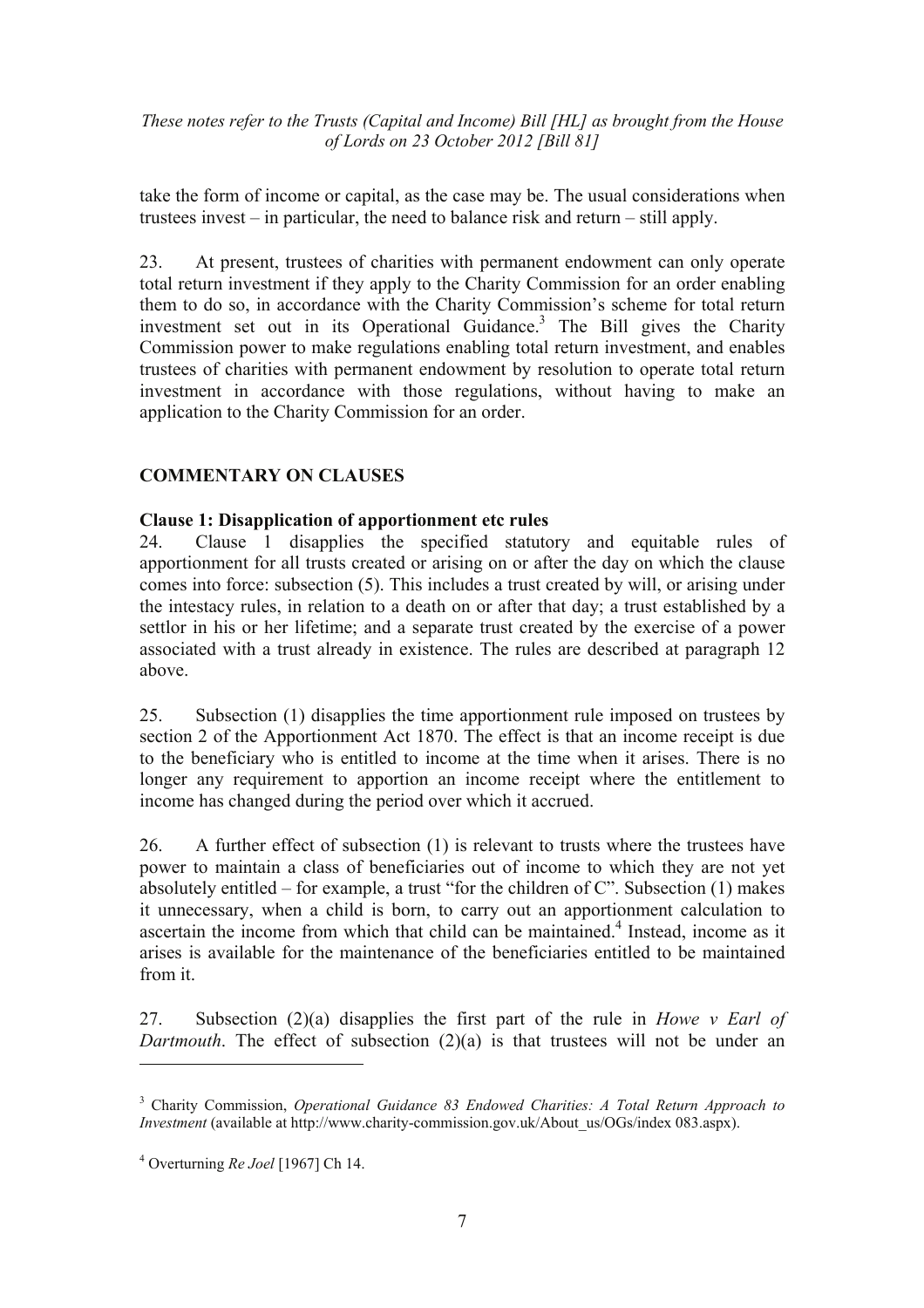immediate obligation to sell residuary personalty where it consists of an unauthorised investment of a wasting and hazardous nature. They may still choose to do so in any event; but in some circumstances immediate sale would be unwise, and without the rule the trustees can exercise their discretion in the context of their general duty of care. Subsection (3) specifies that the trustees have power to sell where previously they had a duty to sell.

28. Subsection (2)(b) disapplies the second part of the rule in *Howe v Earl of Dartmouth*. The effect of the disapplication of the rule is that where a trust for interests in succession holds unauthorised investments consisting of hazardous or wasting property, and a trust for sale applies, the income beneficiary will be entitled to the actual income from such investments as it arises.

29. Subsection (2)(c) disapplies the rule in *Re Earl of Chesterfield's Trusts*. The effect is that, where a trust for interests in succession holds property that does not in fact produce any income until it falls into possession (such as a reversionary interest), such property will be treated as capital when it comes into the possession of the trustees.

30. Subsection (2)(d) disapplies the rule known as the rule in *Allhusen v Whittell*. The effect of the disapplication of the rule is that where a testator's residuary estate is left on trust for interests in succession, the debts, legacies, annuities and other charges payable from the residuary estate will only be payable out of capital.

31. Subsection (4) provides that subsections (1) to (3) are subject to contrary provision in the trust instrument, or in any power by which the trust was established. The effect of this subsection is that settlors or testators who wish to include any of the rules disapplied in subsections (1) and (2) may do so by excluding the clause or by expressly invoking the rule by name in the trust instrument.

#### **Clause 2: Classification of certain corporate distributions as capital**

32. Subsection (1) provides that where a trust receives a tax-exempt corporate distribution (as defined in subsection (3)) it is to be treated as a receipt of capital, rather than income. If it is received by a private trust for interests in succession, the distribution will therefore be held as capital rather than being paid out to the income beneficiary; and where the shareholders are the trustees of a charity with permanent endowment, the distribution will be held as capital by the trustees and added to the permanent endowment. "Distribution" here includes a distribution of assets, whether in cash or otherwise, and whether by dividend or otherwise.

33. This classification applies to all trusts, including those established before the commencement of the clause (subsection (7)). It is subject to contrary intention in the trust instrument, or in any power by which the trust was established, as to the classification of such receipts (subsection (2)).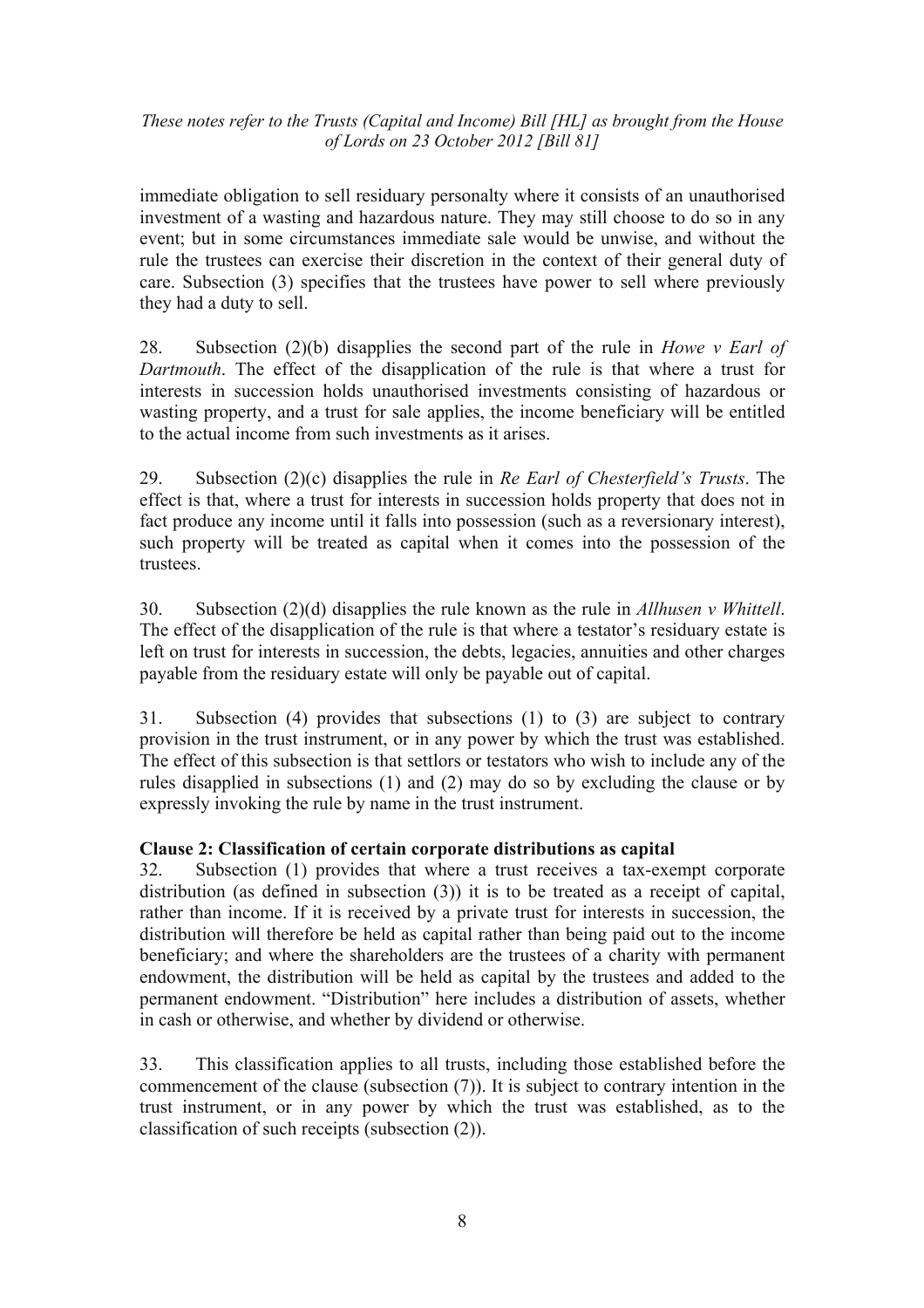34. Subsections (1) and (3)(a) change the classification of shares distributed to a trust by way of dividend in the course of a demerger. They do so by reference to distributions falling within sections 1076, 1077 and 1078 of the Corporation Tax Act 2010, which provide that shares distributed in the course of certain direct or indirect demergers are exempt from income tax (they are "exempt distributions"). The effect of subsections (1) and (3)(a) of the clause is that such shares are to be regarded as capital in the hands of trustee shareholders.

35. Subsection (3)(b) gives the Secretary of State a power to specify by order other tax-exempt distributions by corporate bodies which are to be treated as a receipt of capital by trustees.

36. Subsections (4) and (5) limit the Secretary of State's power to make such an order by statutory instrument subject to a negative resolution procedure (subsection (5)). Subsection (4) provides that such an order can only be made where the distribution is not subject to income tax or capital gains tax, for example where an exemption from tax, similar to that applicable to distributions to which subsection (3)(a) applies, is extended to other corporate receipts.

#### **Clause 3: Power to compensate income beneficiary**

37. Clause 3 provides trustees with a power to compensate income beneficiaries where there has been a tax-exempt distribution classified as capital under clause 2 (subsection  $(1)(a)$ ). This power can only be exercised where the trustees are satisfied that it is likely there would have been a receipt of income from the body corporate, had the distribution not been made (subsection  $(1)(b)$ ). For example, a demerging company may have not have paid a dividend which would otherwise have been paid (or may have paid a smaller dividend) because the directors decided instead to "roll up" profits in the demerger shares.

38. Subsections (2) and (3) enable trustees to use capital in order to put an income beneficiary, to the extent that it is practicable, in the position in which the trustees consider he or she would have been if the trust had received the income which they are satisfied was not paid because of the tax-exempt distribution. Thus in the above example, the trustees could make a payment to the income beneficiary to make up for the non-receipt of the dividend (or larger dividend) which they have concluded would have been paid if the demerger had not occurred. They could alternatively transfer trust property (such as shares) to the income beneficiary. Any such payment or transfer is treated as a receipt of capital in the hands of the income beneficiary.

39. Subsection (4) defines "income beneficiary"; this term is not limited to beneficiaries who are entitled to receive income as of right, but includes beneficiaries who may receive income at the trustees' discretion. It is defined in terms of persons who are entitled to or may benefit from the income, and does not include, for example, a charitable purpose.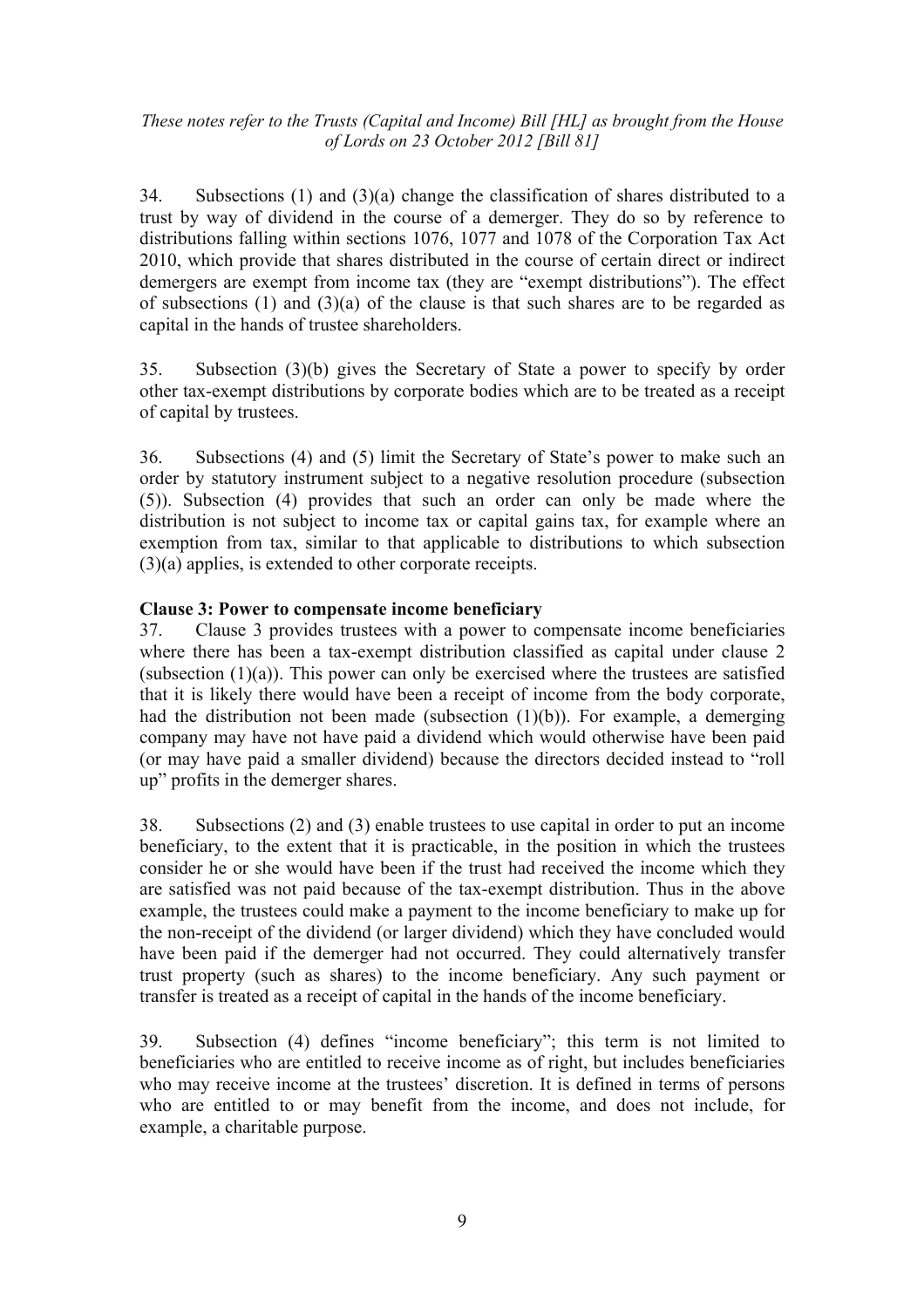#### **Clause 4: Total return investment by charities**

40. Clause 4 enables the trustees of a charity with permanent endowment to invest on a total return basis by making a resolution to adopt a Charity Commission total return investment scheme, where they consider that it is in the interests of the charity to do so.

41. Accordingly, Clause 4 inserts two new sections in the Charities Act 2011. New section 104A enables the trustees, if a specified condition is met, to make a resolution replacing the restrictions with respect to expenditure of capital that are imposed by the terms applicable to the permanent endowment with the requirements of the Charity Commission's total return scheme. New section 104B enables the Charity Commission to make regulations setting out the details of its total return investment scheme and procedural provisions regarding charity trustees' resolutions to adopt the scheme.

42. Section 104A applies to all charities with permanent endowment: section 104A(1) and (5). Section 104A(2) enables the charity trustees to pass a resolution in respect of part or the whole of the permanent endowment fund where they consider that it ought to be freed from the applicable restrictions to enable investment without the need to maintain a balance between capital and income returns. The effect is that the relevant restrictions on capital expenditure no longer apply to the fund affected by the resolution; instead, the Charity Commission's total return investment regulations apply (section 104A(4)). The charity trustees must be satisfied that this is in the charity's interests in order to pass a resolution under section 104A(2): section  $104A(3)$ .

43. "Available endowment fund" is defined in section 104A(5); this is the same definition as is found in sections 281 and 282 of the Charities Act 2011. The effect of this definition is that section 104A applies separately to each part of a charity's permanent endowment which is subject to separate trusts. Where a charity has more than one available endowment fund, a separate resolution will be needed for each fund that the trustees wish to manage in accordance with the Charity Commission's total return investment scheme.

44. Section 104B sets out the Charity Commission's power to make regulations. Section 104B(1)(a) enables regulations to be made concerning resolutions under section 104A

45. Section 104B(1)(b) enables the Charity Commission to make regulations concerning the investment of the relevant fund on a total return basis, and the expenditure from such a fund. "Relevant fund" is defined in subsection (6), and includes both the fund affected by the resolution under section 104A and all investment returns on it, both capital and income.

46. Section 104B(2) and (3) contain illustrative lists of requirements and restrictions that may be included in the regulations made under section 104B(1)(a)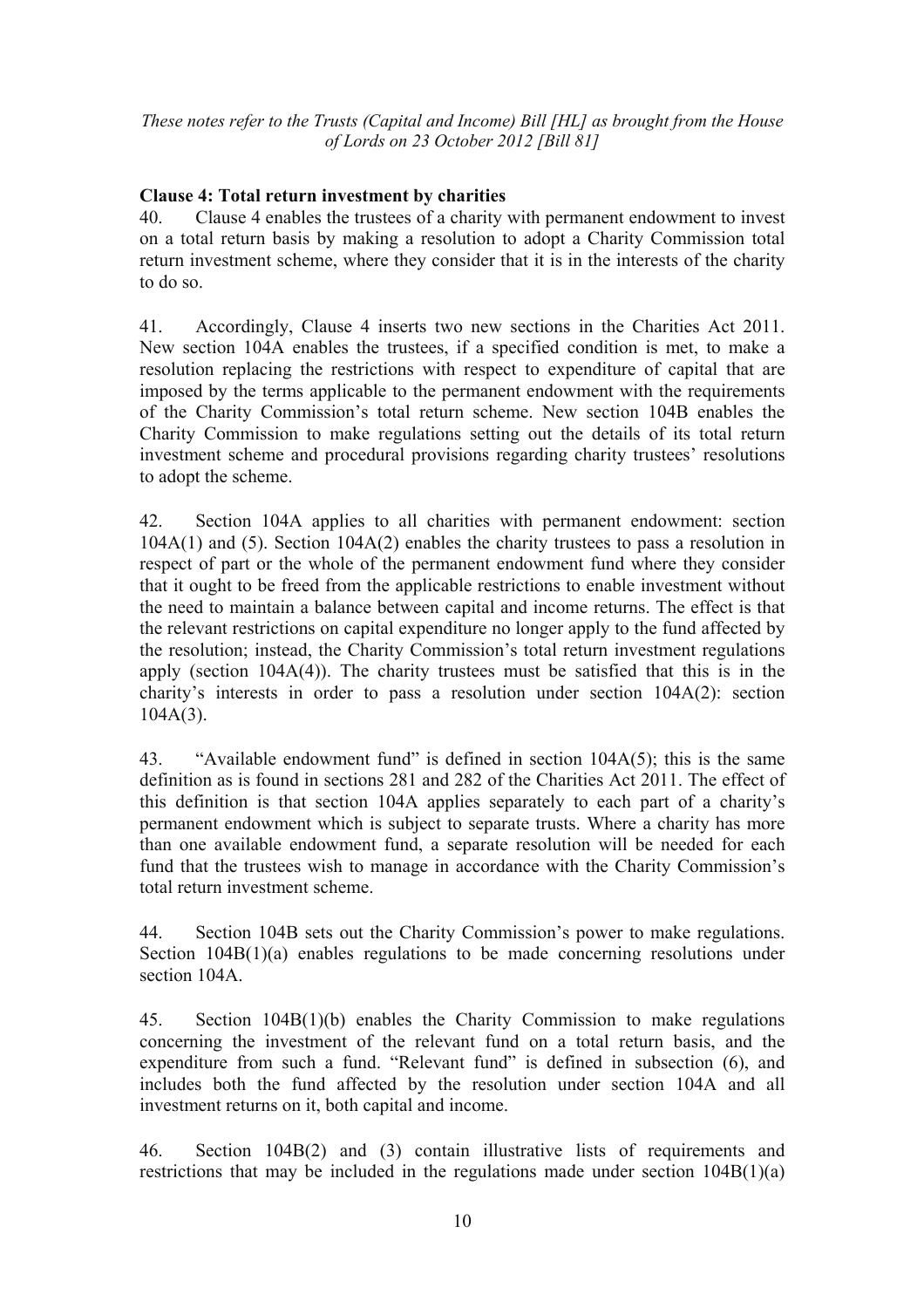and (b); it will be for the Charity Commission to decide on the specific provisions. For example, the Charity Commission may make regulations under section 104B(1)(a) requiring charity trustees to notify the Commission of the making of a resolution within a specified period of it being passed, and regulations under section 104B(1)(b) may impose restrictions on expenditure or require investment and allocation of investment returns in such a way as to maintain the long term capital value of the fund, so far as practicable. Nothing in this clause affects the general duties of charity trustees, for example to have regard to both present and future needs of the charity.

47. Section 104B(1)(c) enables the Charity Commission to make regulations about action the charity trustees need to take in respect of a part or the whole of a fund if a resolution previously made under section 104A ceases to apply to it.

48. Provisions for the accumulation of income (that is, converting income to capital) may be included in the regulations made under section 104B(1)(b) and (c). Section 104B(4) states that any such provisions are not subject to section 14(3) of the Perpetuities and Accumulations Act 2009, which restricts any accumulation of income to the statutory accumulation period of 21 years.

#### **Clause 5: Crown application, commencement and extent**

49. Subsection (3) provides for clauses 5 and 6 of the Bill to come into force on the day on which it is passed. The remaining clauses will come into force on such day as the Secretary of State specifies by order made by statutory instrument. Subsection (4) makes it clear that such an order may specify different days for different purposes, and the Secretary of State is given power to make additional provision in that regard, for example to meet any additional requirements for transitional provisions.

#### **FINANCIAL EFFECTS AND PUBLIC SECTOR MANPOWER**

50. The Bill is not expected to have any significant effect on public expenditure and is not expected to have any effect on public service manpower.

#### **IMPACT ASSESSMENT**

51. An impact assessment has been prepared. It has not been possible to quantify the benefits expected from the Bill. However, the reforms of the rules of apportionment and classification of receipts are expected to outweigh the costs and to be ongoing. The power for charities to adopt total return investment by resolution rather than application to the Charity Commission is expected to save administrative costs for the Commission and charities and generally to be beneficial. It may in time produce significant benefits. The actual effect of the new power will depend on the regulations to be made by the Charity Commission and will become clear as the Commission consult on and develop their regulations. The Bill is not expected to have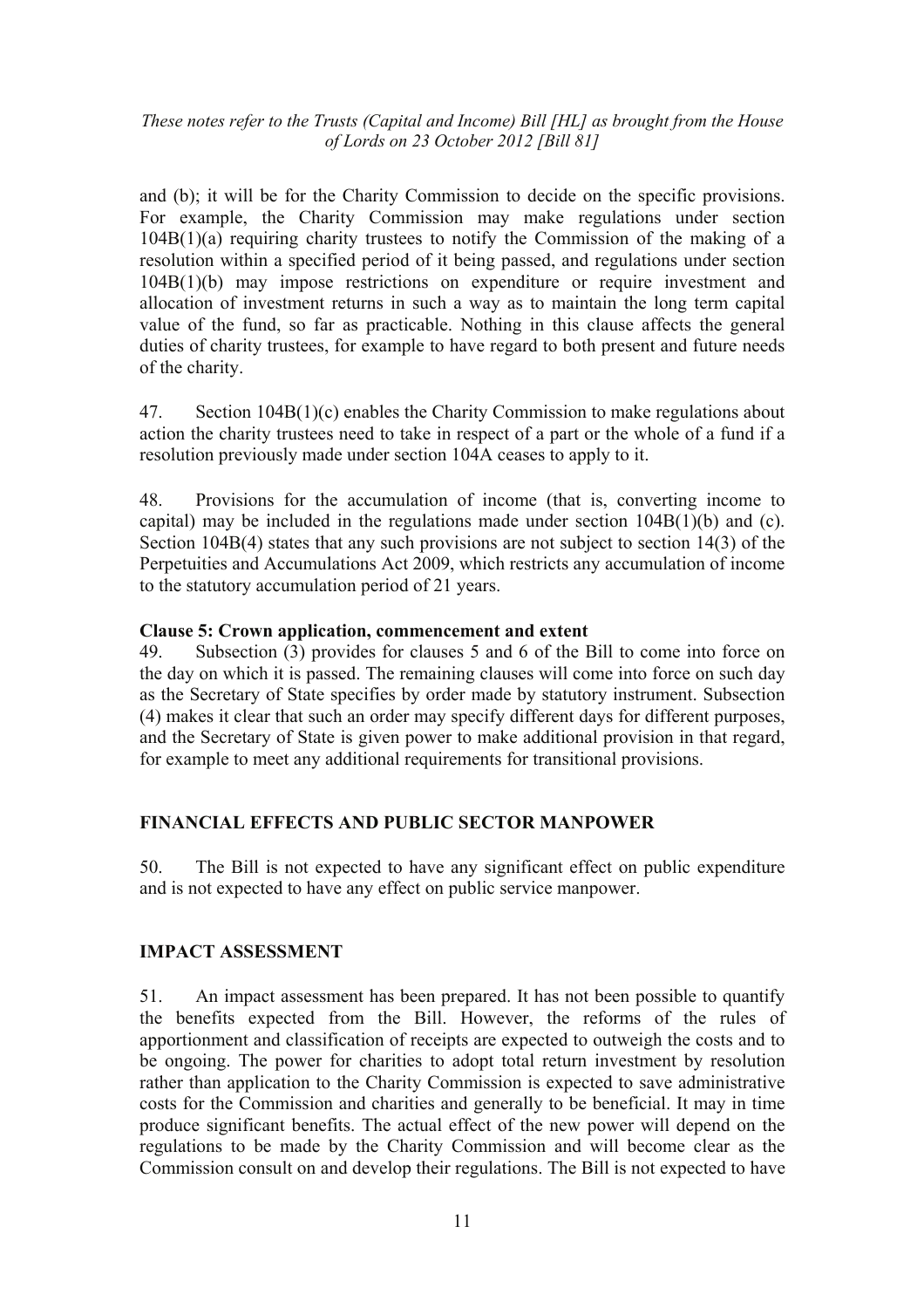any significant direct carbon assessment or other environmental impacts. The impact assessment is available from the Ministry of Justice, Criminal Law and Legal Policy Unit, 6.21, 102 Petty France, London SW1H 9AJ.

#### **EQUALITY IMPACT ASSESSMENT**

52. An Equality Impact Assessment (EIA) has been completed. The reforms are expected to have positive equality impacts to the extent that charities and trusts, whose work is related to the support of different groups of people or the promotion of their interests with protected characteristics, benefit from the general reforms and can thereby benefit their beneficiaries. The reforms are not expected to have any general direct positive impact in relation to persons with protected characteristics.

#### **SMALL FIRMS AND MICRO-BUSINESSES**

53. The Bill is expected to be beneficial to small firms and micro-businesses and will apply to them.

#### **EUROPEAN CONVENTION ON HUMAN RIGHTS**

54. Section 19 of the Human Rights Act 1998 requires the Minister in charge of a Bill in either House of Parliament to make a statement before second reading about the compatibility of the provisions of the Bill with the European Convention on Human Rights (as defined by section 1 of that Act). The Rt Hon Chris Grayling MP, Lord Chancellor and Secretary of State for Justice, has made the following statement: "In my view, the provisions of the Trusts (Capital and Income) Bill [HL] are compatible with the Convention rights."

55. Having considered each clause in turn the Minister does not believe that this Bill gives rise to any human rights issues.

56. Clause 1 makes changes to the equitable and statutory rules of apportionment and applies only to trusts created or arising on or after the day on which the Bill comes into force. It has no effect on existing property rights and therefore raises no human rights issues.

57. Clause 2 switches the classification of trust receipts from a direct tax-exempt corporate demerger from income to capital; clause 3 allows for compensation to be paid to the income beneficiary where, but for the corporate demerger to which clause 2 applied, the trust would have been in receipt of income. To the extent that Article 1 of the First Protocol to the European Convention on Human Rights (protection of property) may be engaged, the Minister considers that the provisions are justified on the basis that they are conditions provided for by law in the pursuance of a legitimate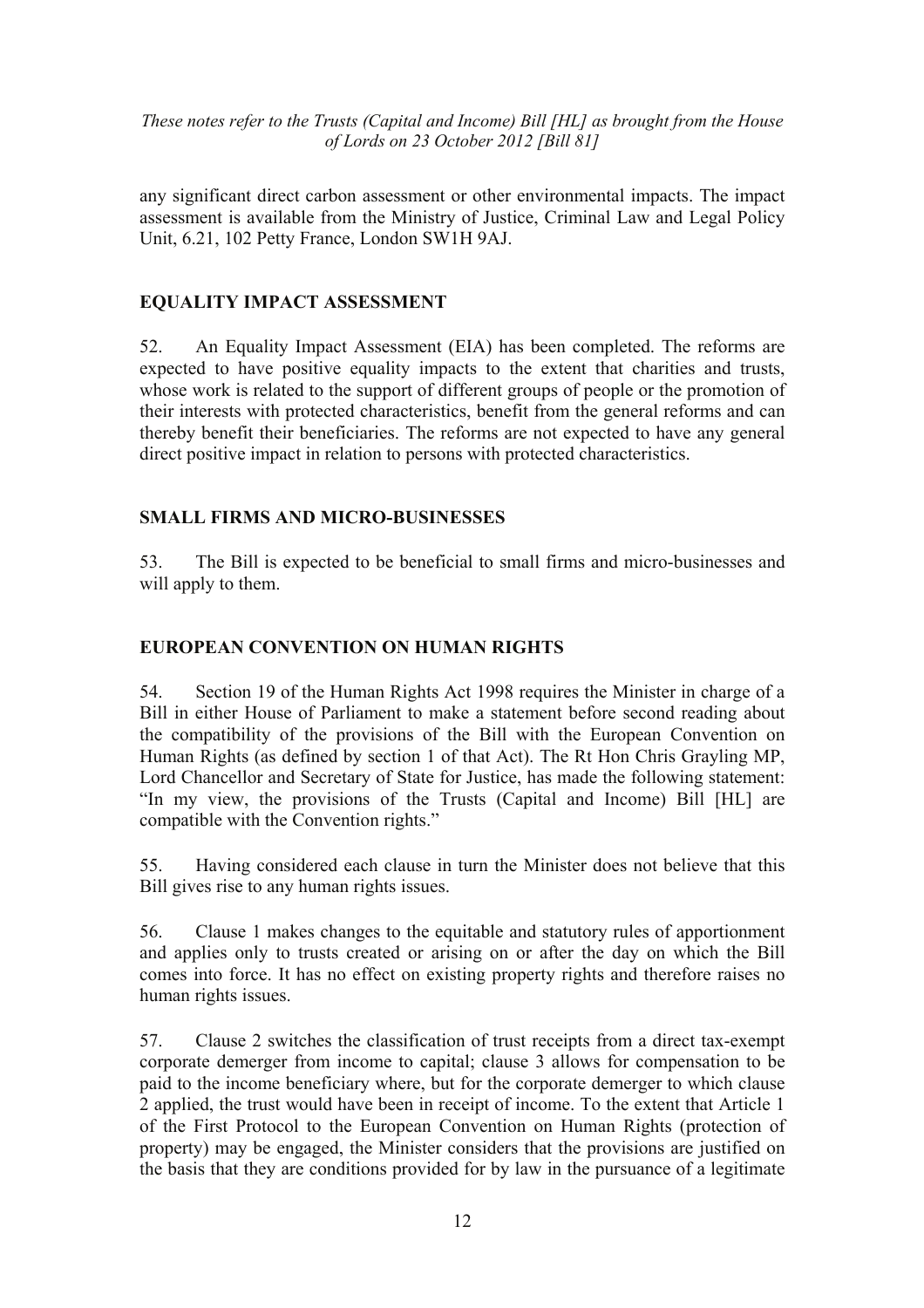aim in the public interest, which strike a fair balance between the interests of the individual and of the general community. In particular, clause 2 reverses an inconsistency in trust law which currently allows the income beneficiary to receive a windfall at the expense of the capital beneficiary; and clause 3 operates to ensure that following the corporate demerger to which clause 2 applied, the capital and income beneficiaries each receive that to which he or she is entitled. The clauses represent proportionate measures tailored to deal with a particular factual scenario, which operate prospectively and do not impose an excessive burden upon an individual. They are therefore compatible with the European Convention on Human Rights.

58. Clause 4 inserts two new sections into the Charities Act 2011 to enable trustees of a charity with a permanent endowment to invest on a total return basis by making a resolution to adopt a Charity Commission total return investment scheme; and to enable the Charity Commission to make regulations in relation to such resolutions and investment. This is a liberalising measure, granting trustees a general power – subject to conditions – to invest on a total return basis where currently there is a need for individual authorisation from the Charity Commission to do so. It therefore raises no human rights issues.

#### **COMMENCEMENT**

59. Other than clauses 5 and 6, which will come into force on the date the Bill is passed, the provisions of the Bill will be brought into force on such date or dates as are specified by order made by the Secretary of State (clause 5).

#### **GLOSSARY**

**Beneficiary:** An individual or a corporation who is entitled to the benefit of trust property (for his, her or its own benefit, and not merely as a trustee holding it for others).

**Charity:** Defined by section 1 of the Charities Act 2011 as "an institution which is established for charitable purposes only and falls to be subject to the control of the High Court in the exercise of its jurisdiction with respect to charities". A charitable purpose must be for the public benefit and fall within one of the descriptions of charitable purposes provided in section 3 of the Charities Act 2011; for example, the prevention or relief of poverty. "Institution" includes a trust (section 9(3)). Thus trustees of charitable trusts do not hold the trust property for, or on behalf of, beneficiaries but rather to further the relevant charitable purpose for the public benefit.

**Charity Commission:** The non-ministerial Government department which acts as the regulator and registrar of charities, governed by the Charities Act 2011. The Commission can provide advice and guidance to charities, and has various legal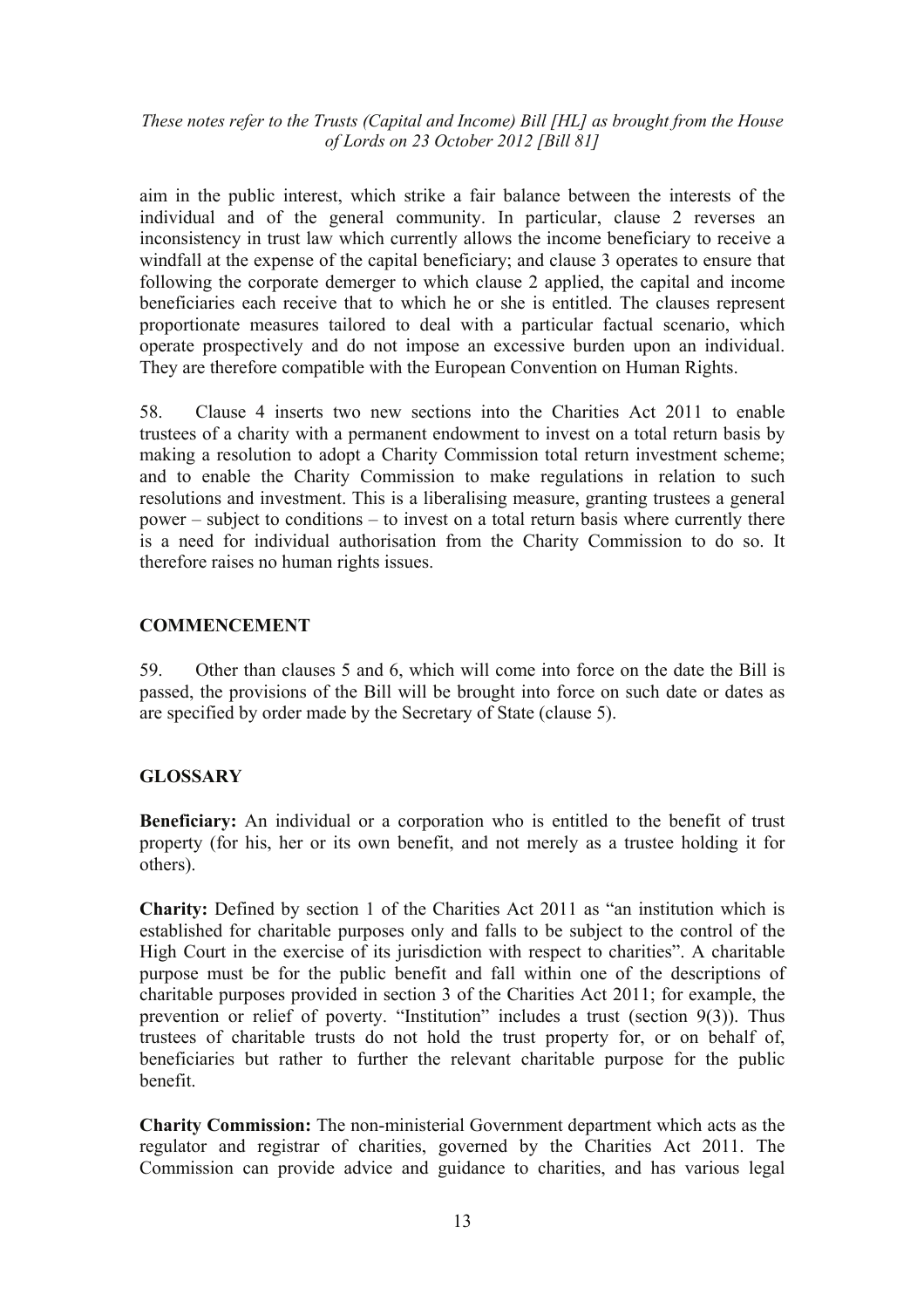powers, including the ability to investigate cases of dishonesty and fraud, as well as to transfer trust property and replace trustees.

**Investment receipt or investment return:** Money, shares, or other property received from an investment; for example, a dividend from a shareholding, or rent.

**Permanent endowment:** Defined by section 353(3) of the Charities Act 2011 as follows: "A charity is to be treated for the purposes of this Act as having a permanent endowment unless all property held for the purposes of the charity may be expended for those purposes without distinction between capital and income, and in this Act 'permanent endowment' means, in relation to any charity, property held subject to a restriction on its being expended for the purposes of the charity."

**Power:** In the context of the Bill, an authority to act in relation to trust property. Some powers can be exercised to affect the beneficial interests arising under the trust. For instance, a power of advancement (enabling trustees to apply capital for the benefit of a beneficiary under the trust who is not yet entitled to the capital) or a power of appointment (enabling them to create or transfer an interest in property for the benefit of a beneficiary). The extent of a power depends on the terms of the instrument granting it; some powers have a statutory basis, such as the power of investment conferred on trustees by section 3 of the Trustee Act 2000 and the power of advancement contained in section 32 of the Trustee Act 1925.

**Private trust:** A trust that is not charitable, such as a will trust in favour of family members.

**Residuary estate:** That part of the estate of a deceased person that is left once debts (including funeral expenses and the costs of administering the estate) have been paid and legacies have been satisfied.

**Settlor:** A person who creates a trust.

**Testator:** A person who makes a will.

**Total return investment:** See paragraphs 21 to 23 of the Explanatory Notes.

**Trust:** An arrangement for the holding and administration of property which imposes obligations on a trustee to deal with property for the benefit of another. In the case of charitable trusts, trustees are obliged to use the property for certain purposes. A trust can be created by deed, by will, by statute, by declaration or by operation of law.

**Trust for interests in succession:** A trust where property is shared over time; for example, a trust of shares held for A for life with remainder to B. In such a trust A enjoys the income during his or her lifetime, and then the shares pass to B.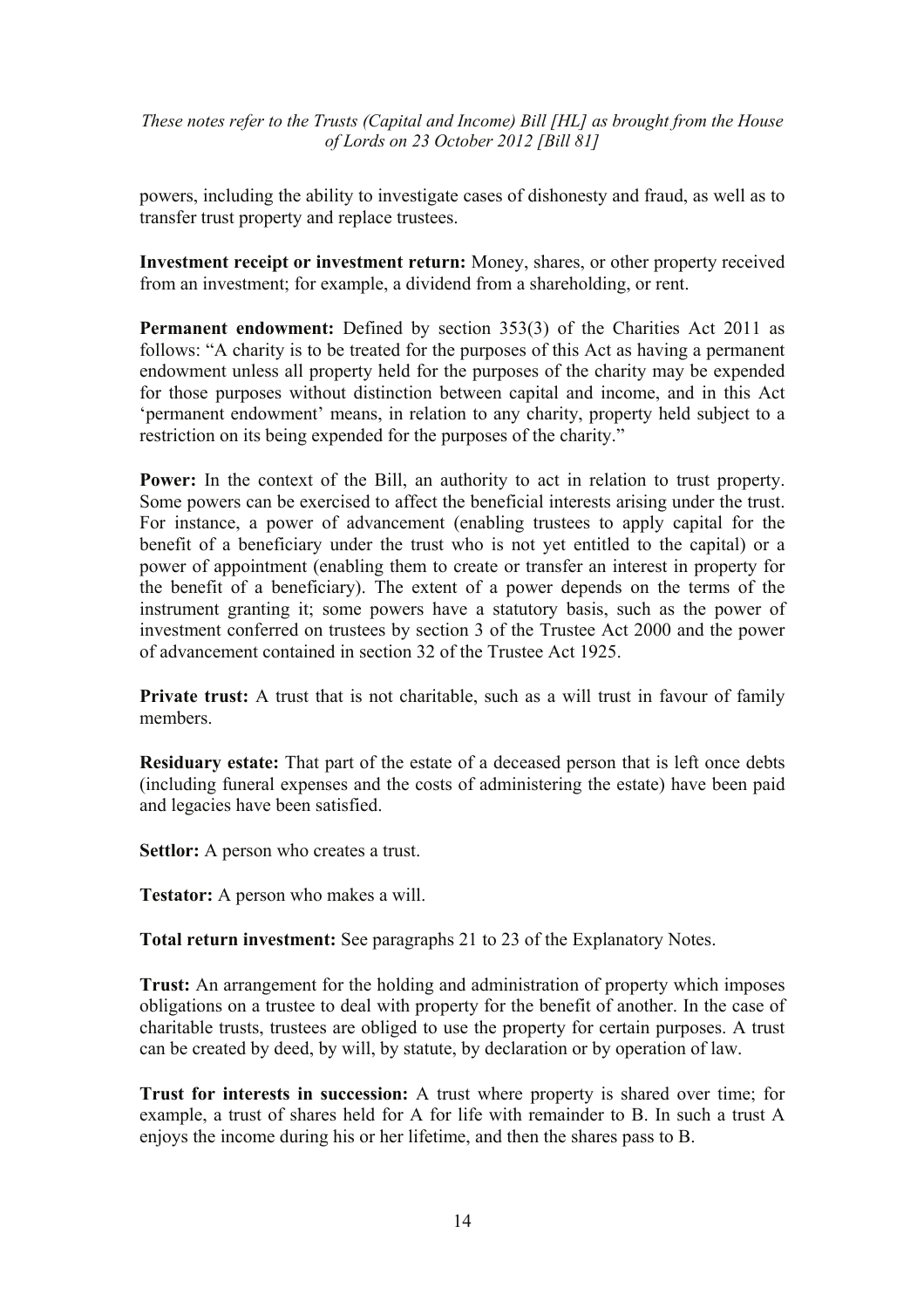**Trust for sale:** Describes a situation in which trustees are under an obligation to sell particular investments and reinvest the proceeds.

**Trust instrument:** An instrument is a formal legal document that is effective in creating legal rights and liabilities. A trust instrument is a document that establishes the trust and sets out its terms.

**Trustee:** A person who has the legal title to trust property. A trustee can be a natural person or corporate body (or the Public Trustee) and must hold the trust property and deal with it, according to the terms of the trust, entirely for the benefit of the beneficiaries of the trust.